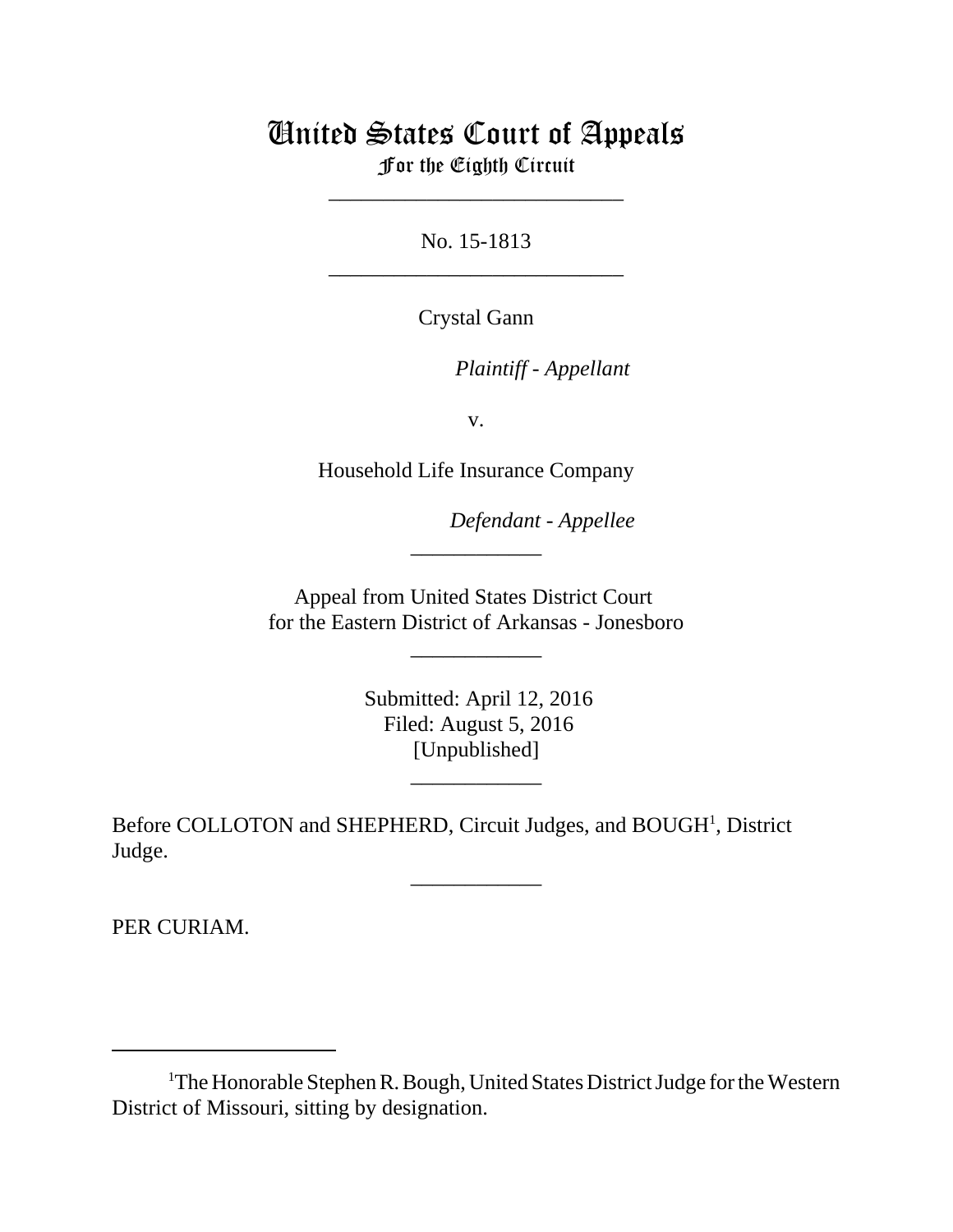Crystal Gann ("Gann") is the beneficiary of a life insurance policy issued by Household Life Insurance Company ("Household Life") to Gann's late mother, Alice Griffin ("Griffin"). Gann filed this lawsuit alleging Household Life had breached the terms of the insurance policy by denying Gann's claim for the policy proceeds. Gann also asserted claims for unjust enrichment, bad faith, and outrage. The district court<sup>2</sup> concluded that Household Life had successfully asserted and shown a good faith defense pursuant to Ark. Code Ann. § 23-79-107(a)(3) (Repl. 2004), which was in effect at the time of Griffin's application in 2010. Therefore, the district court determined that Household Life was entitled to summary judgment.

The facts in this case are undisputed. Griffin submitted an insurance application to Household Life online. Household Life's underwriting process is heavily automated. If an applicant answers "no" to seven questions, then the Medical Information Bureau conducts a database search, and if no red flags are raised, Household Life automatically issues an insurance policy without further review. One question asks, "[A]re you currently receiving disability income benefits or have you submitted a claim for disability within the past five years?" Griffin answered "no." After her death, Household Life investigated Gann's claim under Griffin's policy and discovered records that established Griffin was receiving disability income benefits for a muscle, ligament, and fascia disorder when she applied for the life insurance. Thus, Household Life denied Gann's claim. The parties do not dispute that if Gann had answered "yes" to the question regarding disability benefits, Household Life would not have issued the policy.

Gann appeals the district court's adverse grant of summary judgment on all of Gann's claims, arguing that under Ark. Code Ann. § 23-79-107(c), the good faith defense requires a causal relationship between the misstatement and the loss suffered.

<sup>&</sup>lt;sup>2</sup> The Honorable D.P. Marshall Jr., United States District Judge for the Eastern District of Arkansas.